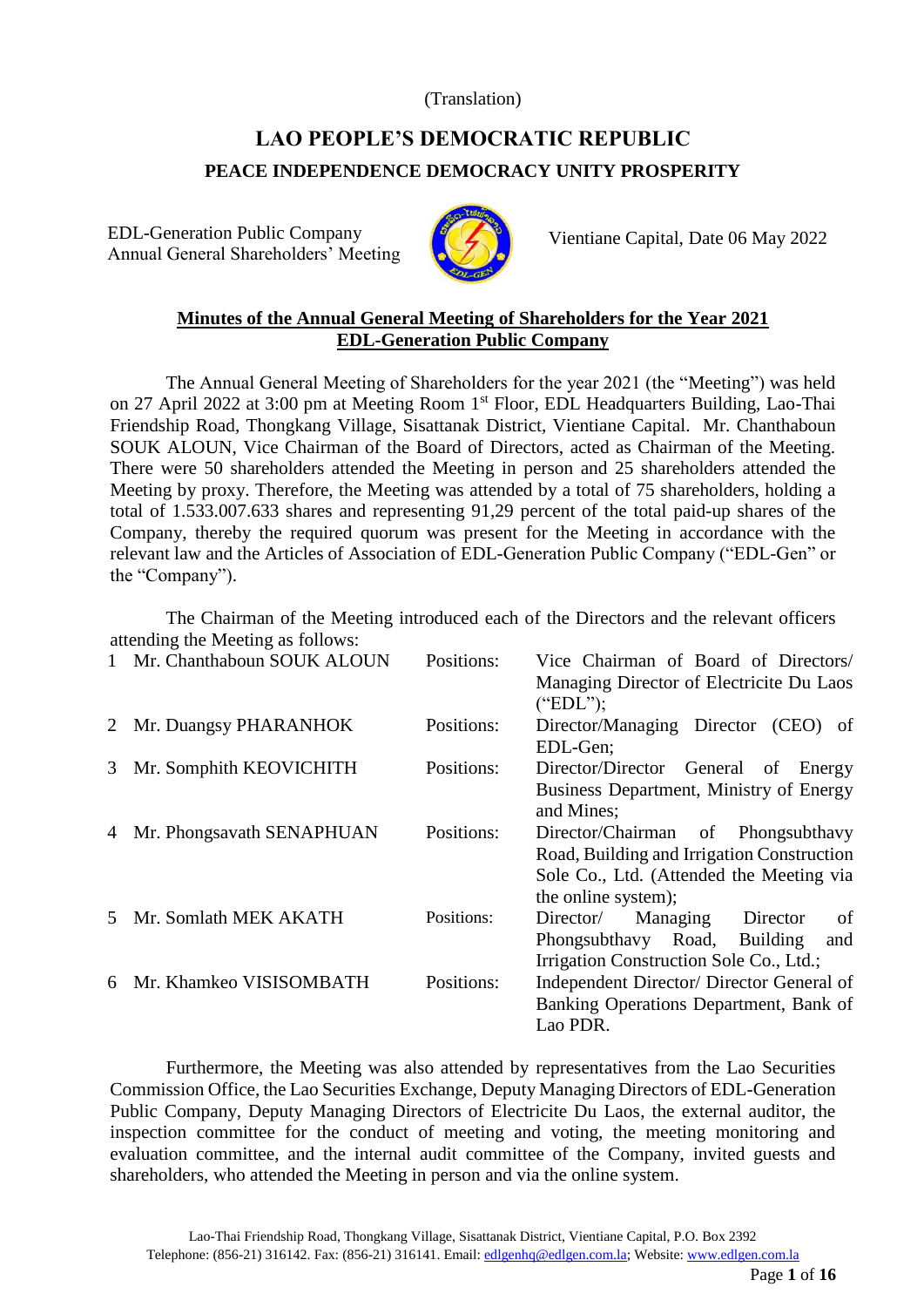In addition, the Chairman delivered a remark to meeting attendees as follows: Due to the pandemic of COVID-19, which remains ongoing and intensifying domestically and globally, EDL-Gen has exerted our effort to comply with instructions and measures of the National Taskforce Committee for COVID-19 Prevention and Control. Specifically, this is the first time that EDL-Gen organized both physical and online meeting to better facilitate shareholders to attend the Meeting as per their convenience. Shareholders attending the Meeting in person are required to wear face masks and seated by keeping physical distance as arranged. Shareholders attending the Meeting online are advised to follow the guide and manual distributed with the invitation letter. Should shareholders encounter any issues with the online system, the support is available via the contacts given in the guide and manual.

Thereafter, Mr. Duangsy PHARANHOK, Managing Director of EDL-Gen, was delegated by the Chairman to explain voting procedure and agenda details as follows:

#### **1. Voting:**

Each shareholder is entitled to the votes equalling to the number of shares held by them, whereby one share is entitled to one vote.

In casting votes in each agenda, the Chairman will ask if anyone disapproves.

As per the Chairman's earlier remark, the Meeting this year is organised for both physical and online attendance. Therefore, voting method for each type of attendance is as follows:

For shareholders attending the Meeting in person: If a shareholder disapproves, the shareholder shall put a mark in the disapprove box in the ballots which were distributed by the Company's staff members before attending the Meeting and raise the marked ballots up for the Company's staff members to collect for vote counting for that agenda. The shareholders who do not raise their ballots up will be deemed that they approve that agenda as proposed to the Meeting. If there is no shareholder raising their ballot, it will be deemed that all shareholders approve as proposed to the Meeting for consideration, except for the case in which the disapproval votes have been clearly specified in the Proxy Form by the shareholders and the Company has already recorded such votes.

For shareholders attending the Meeting online: shareholders can cast their votes via the online system. The details on steps and methods can be accessed via the guide already distributed, specifically section 1.2 on page 2 of the invitation letter. In addition, it was notified to shareholders that questions sent from shareholders according to the instructions detailed in the disclosed invitation letter shall be answered by EDL-Gen in the minutes of the Meeting.

For shareholders who appointed their proxies to attend the Meeting and to cast the votes as specified by the shareholders in the Proxy Form, the Company has already recorded such votes at the registration for the convenience of the proxies. The proxies are not required to further cast any vote in the ballots during the Meeting.

#### **2. Vote Counting**

In vote counting of each agenda, the disapproval votes of the shareholders attending the Meeting in person and by proxy, which the Company recorded the votes at the registration, will be deducted from the amount of the total shares of the shareholders attending the Meeting and casting the votes in each agenda.

The Chairman will announce the voting result of each Agenda to the Meeting after the vote casting of each agenda is completed by specifying the numbers and percentages of the approval votes and the disapproval votes. The Company will not count the disapproval votes of the shareholders who submit the ballots after the Chairman has announced the voting results of each agenda to the Meeting.

Pursuant to relevant laws and regulations, the Company's Annual General Meeting of Shareholders does not allow observers to post questions during the Meeting. Only shareholders of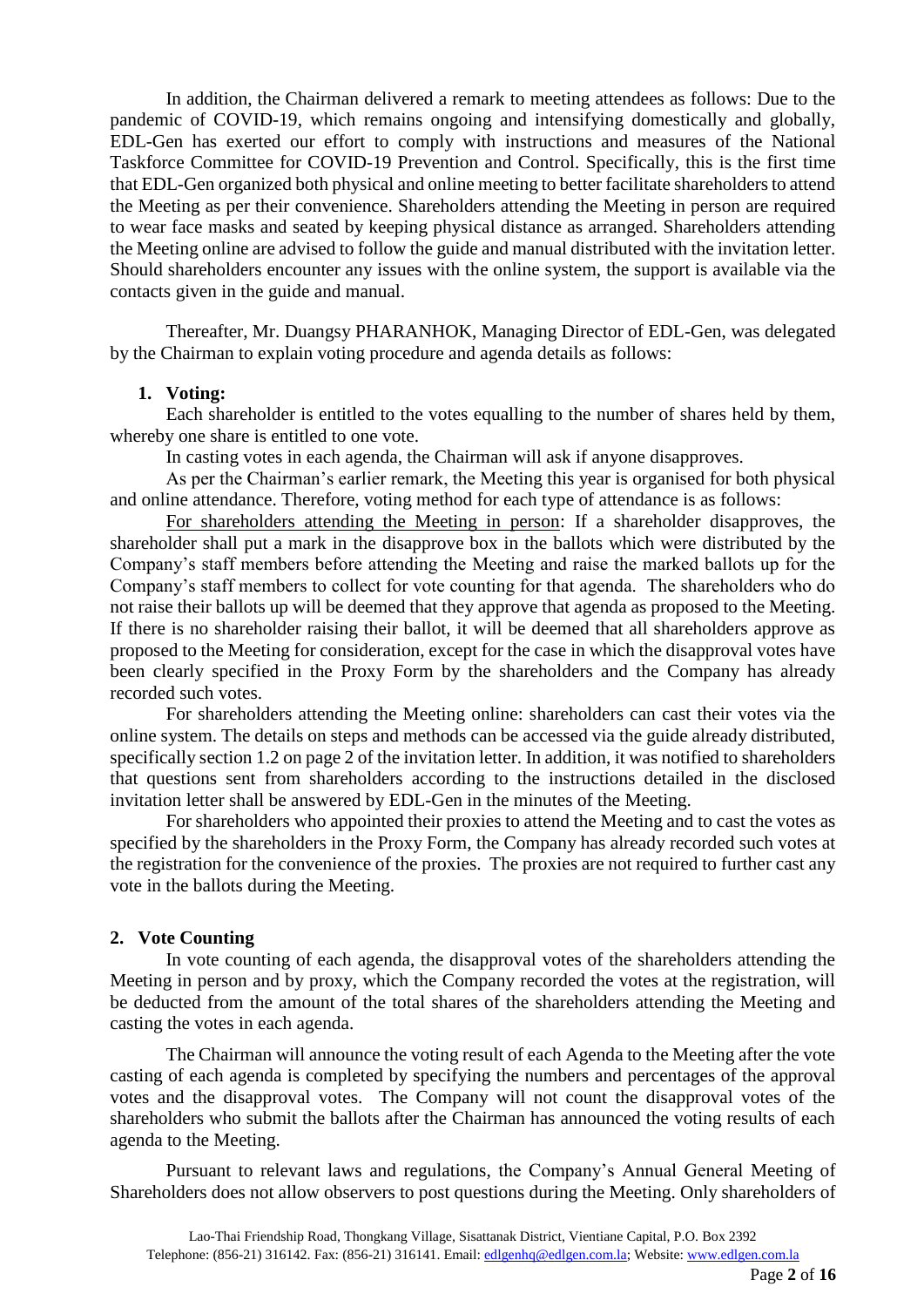the Company have the right to post questions and contribute comments regarding the meeting agenda.

After that, the 2021 Annual General Meeting of Shareholders proceeded with Managing Director of EDL-Gen providing details of each agenda below:

### **Agenda 1. To consider and adopt the appointment of new directors of the Board of Directors in replacement of directors whose term is completed and who was assigned to a new position, and the re-appointment of directors.**

The Managing Director reported to the Meeting that pursuant to the minutes of the Annual General Meeting of Shareholders for the year 2019 dated 22 June 2020, Agenda 8, Paragraph 4 of the minutes specified that the term of directors is two years beginning from the 2019 Annual General Meeting of Shareholders. Currently, some members of the Board of Directors have fully served for a term of two years.

The Nomination Committee has researched for director candidates from various organisations based on academic qualifications, expertise and skills, business and work experiences for replacing the members of Board of Directors whose term is completed. The new directors shall serve a term of two (2) years beginning from the Annual General Meeting of Shareholders for the year 2021. Curriculum vitae of new directors of the Board of Directors is attached to the invitation letter.

The new directors of the Board of Directors are as follows:

|    | Dr. Bounleua SINXAYVORAVONG | Vice Minister of Ministry of Finance, as Chairman;                                                                                        |
|----|-----------------------------|-------------------------------------------------------------------------------------------------------------------------------------------|
| 2. | Mr. Somphith KEOVICHITH     | Director General of Energy Business Department,<br>Ministry of Energy and Mines, as Director;                                             |
| 3. | Ms. Manivone PHONH AMATH    | Deputy Director General of Public Debt Management<br>Department, Ministry of Finance, as Director.                                        |
| 4. | Mr. Chollawit WINITCHAI     | Managing Director of RATCH-Lao Services Co., Ltd.,<br>as Director;                                                                        |
| 5. | Mr. Khammoune VIPHONGXAY    | Former Vice Minister of Ministry of Home Affairs, as<br>Independent Director;                                                             |
| 6. | Mr. Khamkeo VISISOMBATH     | Director General of Banking Operations Department,<br>Bank of Lao PDR, as Independent Director;                                           |
| 7. | Dr. Phanpakit ONPHANDALA    | Deputy Director General of Research and General<br>Affairs Department, Office of the Party Central<br>Committee, as Independent Director; |

And the determination of the authorised persons who can sign to bind the company is as follows:

- 1. Any one of the Chairman of the Board of Directors, or the Vice Chairman of the Board of Directors, or the Managing Director (CEO) signs alone with the Company's seal affixed; or
- 2. Any other two directors jointly sign with the Company's seal affixed.

And the term of Directors of the Board of Directors is determined to be no more than two (2) years from the date of Annual General Meeting of Shareholders for the year 2021.

The Board of Directors thoroughly considered and agreed to propose to the shareholders' meeting to consider and adopt the appointment of new Directors of the Board of Directors and the determination of the authority of directors as proposed.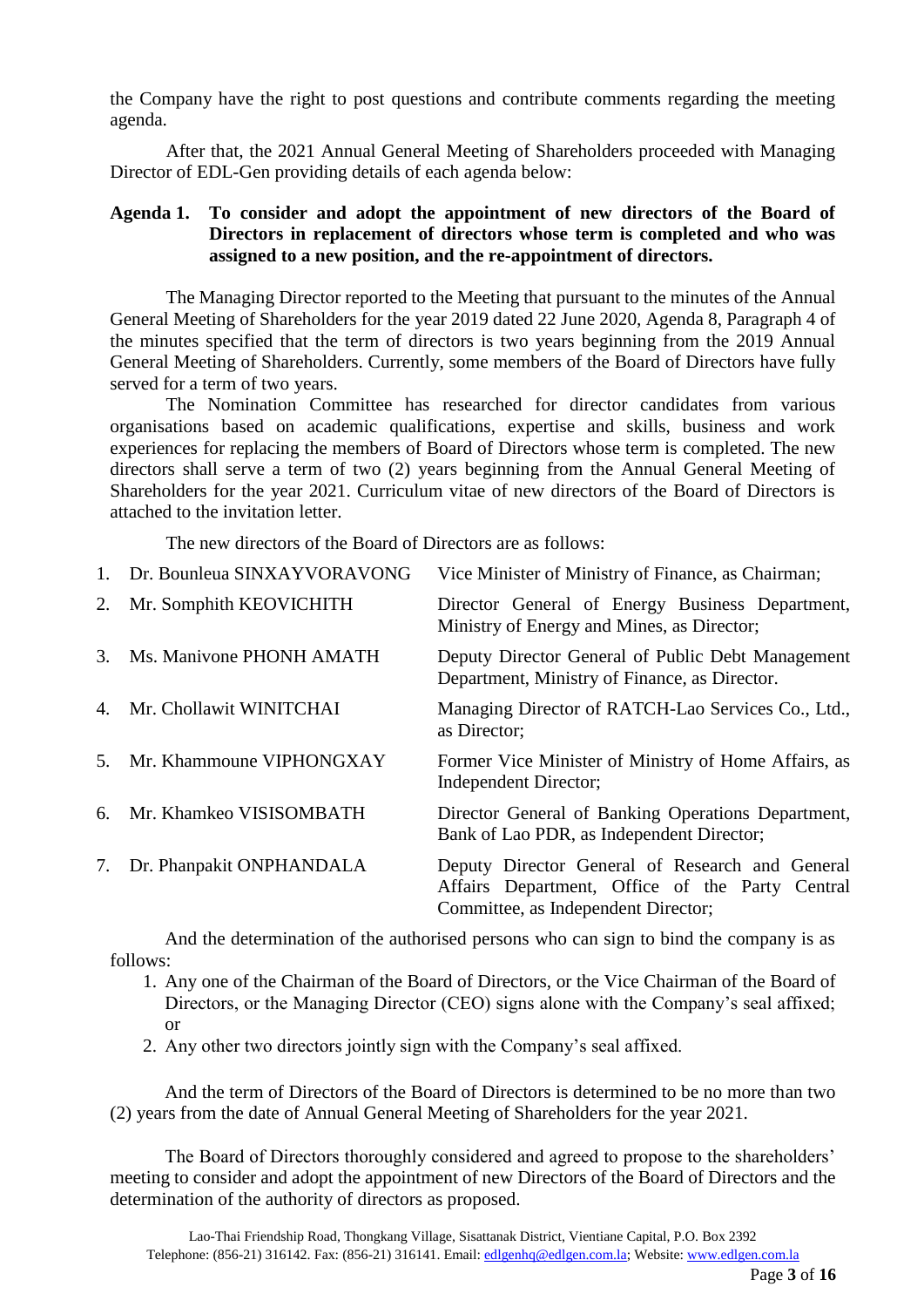After the Managing Director briefly proposed Agenda 1, the Chairman encouraged questions and suggestions from shareholders in the Meeting and there was none.

The Chairman then proposed to the Meeting to consider and adopt the appointment of new directors of the Board of Directors in replacement of directors whose term is completed and who was assigned to a new position, and the re-appointment of directors. Passing a resolution for this agenda requires approval votes of more than half of the total votes attending the meeting.

### **Resolution: The Meeting resolved to adopt the appointment of new directors of the Board of Directors in replacement of directors whose term is completed and who was assigned to a new position, and the re-appointment of directors, as follows:**

|    | 1. Dr. Bounleua SINXAYVORAVONG  | Vice Minister of Ministry of Finance, as Chairman;                                                                                               |
|----|---------------------------------|--------------------------------------------------------------------------------------------------------------------------------------------------|
|    | 2. Mr. Somphith KEOVICHITH      | Director General of Energy Business Department,<br><b>Ministry of Energy and Mines, as Director;</b>                                             |
| 3. | <b>Ms. Manivone PHONH AMATH</b> | Deputy Director General of Public<br>Debt<br><b>Management Department, Ministry of Finance, as</b><br>Director.                                  |
|    | 4. Mr. Chollawit WINITCHAI      | Managing Director of RATCH-Lao Services Co.,<br>Ltd., as Director;                                                                               |
|    | 5. Mr. Khammoune VIPHONGXAY     | Former Vice Minister of Ministry of Home Affairs,<br>as Independent Director;                                                                    |
|    | 6. Mr. Khamkeo VISISOMBATH      | <b>General of Banking Operations</b><br>Director<br>Department, Bank of Lao PDR, as Independent<br>Director;                                     |
|    | 7. Dr. Phanpakit ONPHANDALA     | Deputy Director General of Research and General<br>Affairs Department, Office of the Party Central<br><b>Committee, as Independent Director;</b> |

**And the determination of the authorised persons who can sign to bind the company is as follows:**

- **1. Any one of the Chairman of the Board of Directors, or the Vice Chairman of the Board of Directors, or the Managing Director (CEO) signs alone with the Company's seal affixed; or**
- **2. Any other two directors jointly sign with the Company's seal affixed.**

**And the term of Directors of the Board of Directors is determined to be no more than two (2) years from the date of Annual General Meeting of Shareholders for the year 2021.**

**The Meeting resolved this with the votes of more than half of the total votes of shareholders attending the Meeting as follows:**

#### - **Approved with 1.533.007.633 votes, equivalent to 100% of the total votes attending the meeting.**

Next, the Chairman notified distinguished guests in the Meeting that according to the power of attorney no. 002/EDL-Gen/BOD dated 19 April 2022, due to an urgent and necessary mission, the Chairman of the Board of Directors of EDL-Generation Public Company authorised the Vice Chairman of the Board of Directors to be the Chairman of the meeting.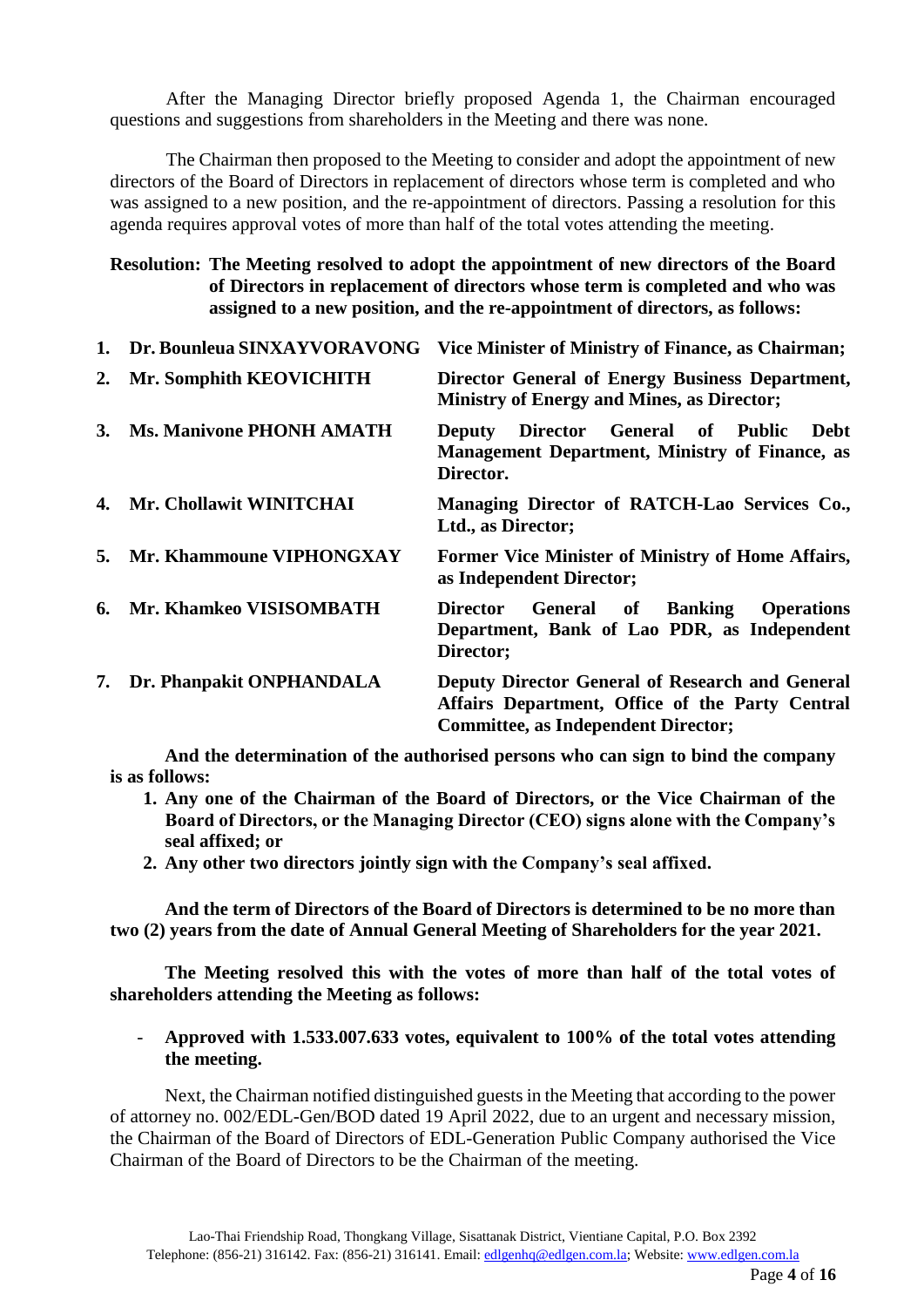After that, the Chairman of the meeting introduced directors of the Board of Directors of the Company who were appointed in replacement of directors whose term is completed and who was assigned to a new position, and who were re-appointed, as follows:

|     | Dr. Bounleua SINXAYVORAVONG  | Chairman of the Board of Directors of the Company<br>(cannot attend the meeting due to an urgent and<br>necessary mission); |
|-----|------------------------------|-----------------------------------------------------------------------------------------------------------------------------|
| 2.  | Mr. Chanthaboun SOUK ALOUN   | Vice Chairman of the Board of Directors;                                                                                    |
| 3.  | Mr. Duangsy PHARANHOK        | Director;                                                                                                                   |
| 4.  | Mr. Somphith KEOVICHITH      | Director;                                                                                                                   |
| 5.  | Ms. Manivone PHONH AMATH     | Director;                                                                                                                   |
| 6.  | Mr. Phongsavath SENAPHUAN    | Director;                                                                                                                   |
| 7.  | Mr. Somlath MEK AKATH        | Director;                                                                                                                   |
| 8.  | Mr. Chollawit WINITCHAI      | Director;                                                                                                                   |
| 9.  | Mr. Khamkeo VISISOMBATH      | Independent Director;                                                                                                       |
| 10. | Mr. Khammoune VIPHONGXAY     | Independent Director;                                                                                                       |
|     | 11. Dr. Phanpakit ONPHANDALA | Independent Director;                                                                                                       |

Next, the Managing Director proceeded to the following agendas of the Meeting, details of which are as below:

#### **Agenda 2. To consider and adopt the Minutes of the Annual General Meeting of Shareholders for the year 2020.**

The Managing Director reported to the Meeting regarding the Minutes of the Annual General Meeting of Shareholders for the year 2020 (the "2020 AGM") held on 09 April 2021, details of which are in attachment to the invitation letter to this Meeting; and the Board of Directors adopted the Minutes as accurate and complete, and agreed to propose to the Meeting to consider and adopt such Minutes of the 2020 AGM.

After the Managing Director briefly proposed Agenda 2, the Chairman encouraged questions and suggestions from shareholders in the Meeting and there was none.

The Chairman then proposed to the Meeting to consider and adopt the Minutes of the 2020 AGM. Passing a resolution for this agenda requires approval votes of more than half of the total votes attending the meeting.

#### **Resolution: The Meeting resolved to adopt the Minutes of the 2020 AGM held on 09 April 2021 with the votes of more than half of the total votes of shareholders attending the meeting as follows:**

- **Approved with 1.533.007.633 votes, equivalent to 100% of the total votes attending the meeting.**
- **Agenda 3. To consider and approve the Company's financial statements for the first sixmonth period of 2021 and no dividend payment from the business performance of the first six-month period of 2021; the Company's business performance report including the Company's financial statements for the year 2021; the Company's 2022 business plan and the revised vision and mission of the Company.**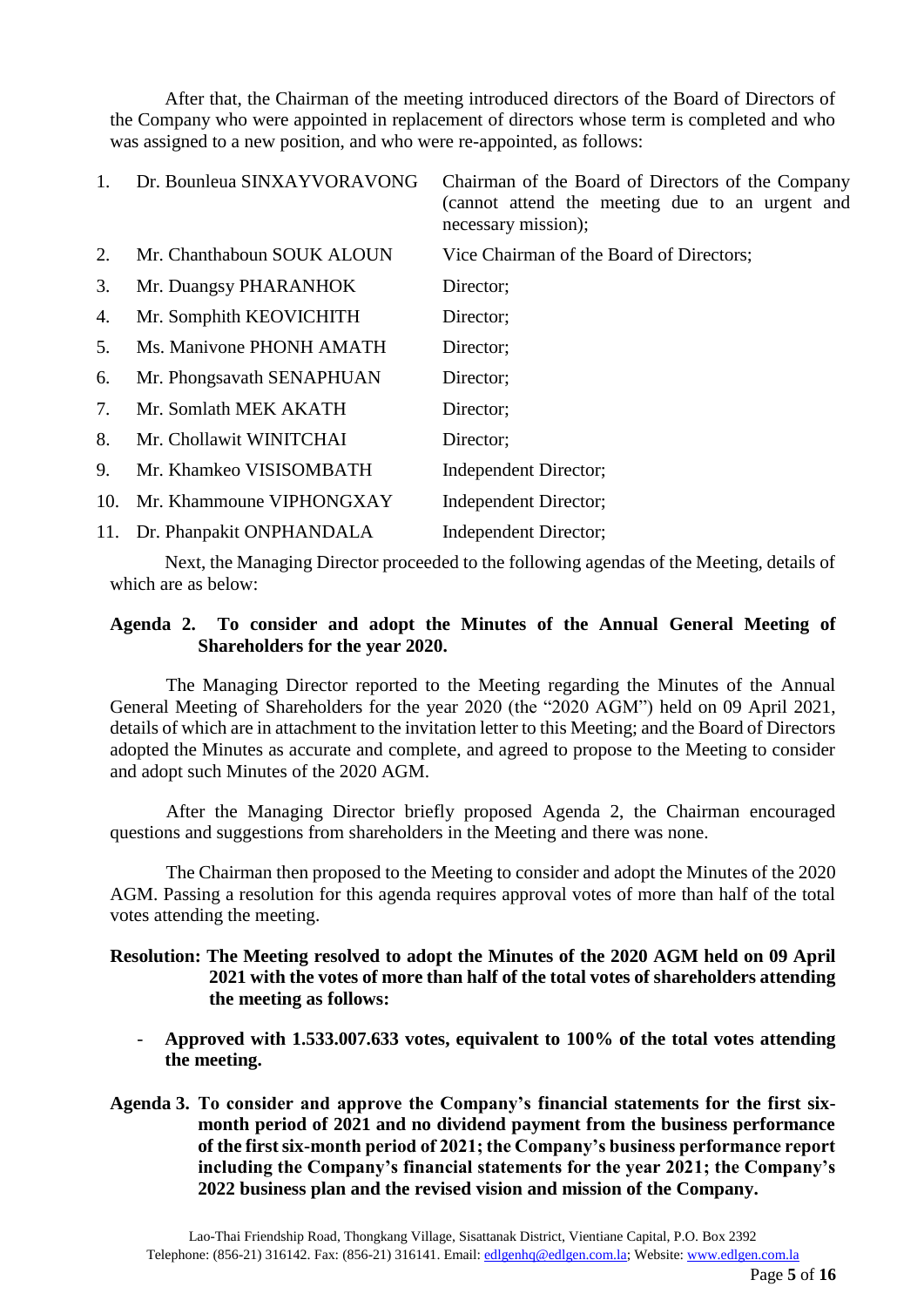The Managing Director proposed the Meeting regarding the Company's financial statements for the first six-month period of 2021 and no dividend payment from the business performance of the first six-month period of 2021; the Company's business performance report including the Company's financial statements for the year 2021; the Company's 2022 business plan and the revised vision and mission of the Company, as per details below:

### **I. Financial statements for the first six-month period of 2021**

Pursuant to the authorization from Annual General Meeting of Shareholders of the year 2012, dated 22 April 2013. The Company's business performance for the first six-month period of 2021 was a net profit of 329,19 billion Lao Kip (LAK). The Company's financial statements for the first six-month period of 2021 were reviewed by the external auditor and disclosed via websites of the Lao Securities Exchange and the Company.

The Company approved no dividend payment to shareholders from the Company's business performance for the first six-month period of 2021 because the Company reserved cash for principal repayments and interest payments of loans as well as repayment of foreign currency debenture by the end of 2021.

### **II. The Company's 2021 business performance report.**

In 2021, the Company operates the business of electricity generation for wholesale to Electricite Du Laos ("EDL") in accordance with Power Purchase Agreements ("PPA") and in compliance with relevant laws and regulations for listed companies on Lao Securities Exchange. The Company has a registered capital of 6.717,21 billion LAK, which is divided into 1.679.303.697 ordinary shares. EDL-Gen's business performance in 2021 is summarised as follows:

### **1. Installed Capacity and Generation**

EDL-Gen's total installed capacity is 1.683,22 Megawatts (MW), comprising of 699 MW from 10 wholly-owned hydropower plants, 965,02 MW from investments in hydropower projects of 15 Independent Power Producers (IPPs) and 19,20 MW from EDL-Gen Solar Power Co., Ltd. (according to EDL-Gen shareholding proportions).

In 2021, EDL-Gen's wholly-owned power plants generated **2.292,04 GWh**, EDL-Gen's IPPs generated **4.920,68 GWh** (according to EDL-Gen shareholding proportions), and EDL-Gen Solar Power Co., Ltd. generated **27,64 GWh** (according to EDL-Gen shareholding proportion). Therefore, EDL-Gen's total electricity generation in 2021 was **7.240,36 GWh.**

#### **2. Revenue and Expenses**

**Revenue:** EDL-Gen's total revenue comprises of revenue from electricity sales to EDL, share of profits from investments in joint ventures and associates (IPPs) and other income, details of which are as below:

- Revenue from sales of electricity to EDL amounted to **1.196,66** Billion LAK.
- Share of profits from investments in IPPs with the amount of **960,72** Billion LAK.
- Other income of **55,29** Billion LAK.

Therefore, the total revenue was **2.212,67** Billion LAK.

**Expenses:** the expenses incurred for business operation include costs of sales, operating and administrative expenses, net foreign exchange loss and finance costs, details of which are as below:

- Costs of sales: **585,97** Billion LAK.
- Operating and administrative expenses: **154,09** Billion LAK.
- Net foreign exchange loss: **612,91** Billion LAK.
- Finance costs: **855,82** Billion LAK. Therefore, the total expenses were **2.208,79** Billion LAK.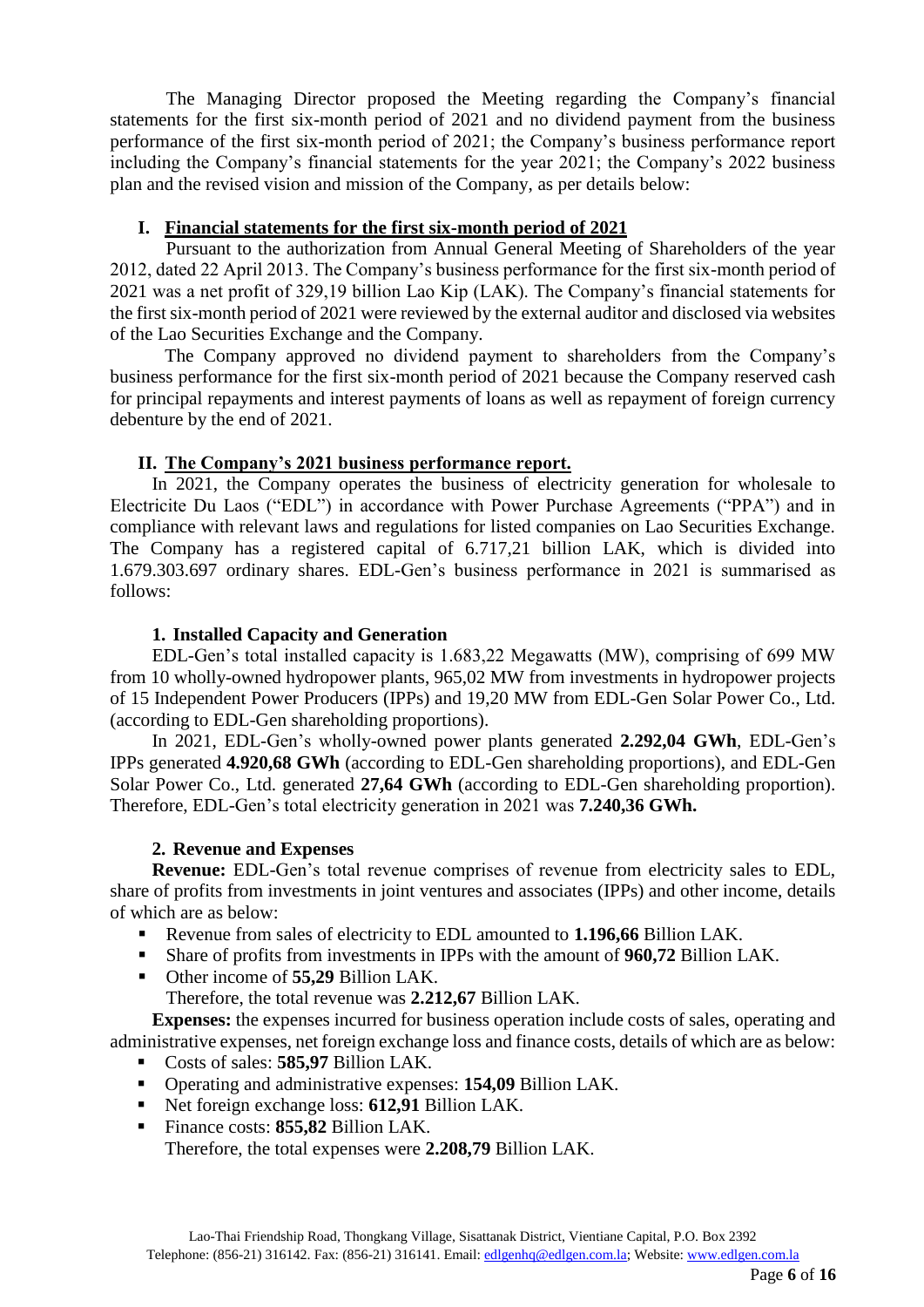## **3. Profit:**

In 2021, EDL-Gen had a total revenue of **2.212,67** Billion LAK and total expenses were **2.208,79** Billion LAK. Therefore, the net profit was **3,88** Billion LAK.

## **4. Royalty fee and taxes to the government:**

In 2021, EDL-Gen's payment of obligations to the government was regular and timely, which include royalty fee of 1% of revenue from electricity sales, corporate profit tax of 10%, dividend income tax of 10%, value added tax and personal income taxes, which amounted to 88,75 Billion LAK in total.

### **5. Staff headcount and human resource development:**

The Company has a total of 779 staff members, in which 126 are females. According to the vision and policies for human resource development, employees participated in upgrading their academic qualifications and in training sessions in both domestic and overseas with the total of 644 man-days.

## **6. Social and environmental contributions:**

The Company has placed special emphasis and consideration to social and environmental contributions. In 2021, EDL-Gen approved and implemented a number of environmental and social projects as detailed below:

## **Environmental conservation**

- 1) Monitoring and organizing the meeting with local authorities of Thateng district, Xekong province in regards to the implementation of livelihood restoration plan for villagers at Ban HuayDamMai, which is the resettlement village of Houay Lamphan Gnai HPP in the amount of 6.400.000 LAK.
- 2) Providing budget for demarcation and land allocation at Nam Khan 2 HPP in the amount of 155.670.000 LAK.
- 3) Providing budget in the amount of 27.475.000 LAK for land measurement fee including the service fee for land boundary measurement at Nam Ngum 1 expansion project.
- 4) Hosting the consultation meeting on drafting the watershed management plan (The Biooffset plan) in collaboration with Forestry Department, Ministry of Agriculture and Forestry, of Nam Khan 2 and Houay Lamphan Gnai HPPs according to the conditions of SESO, which is the annex of project concession agreement in the amount of 29.680.000 LAK.
- 5) Contributed 10.000 fingerlings to Vientiane Province authority for releasing into at Nam Ngum 1 HPP downstream on the occasion of the National Fish Release and Wildlife Conservation's Day on 13 July 2021.
- 6) Providing budget to the Department of Meteorology and Hydrology with an amount of 3.420.000 LAK for the monitoring of water management along the Nam Ngum River. This is meant to be used as budget for water level monitoring and data collection for hydropower dams as well as to enable exchange of meteorological information and weather forecasts to support the mitigations works against drought and flood in 2021.
- 7) Providing budget for demarcation and land allocation at Nam Chiane HPP in the amount of 46.582.000 kip.
- 8) EDL-Gen has regularly monitored water levels, examined water qualities and conducted reservoir surface clearance. In addition, EDL-Gen regularly surveyed surrounding areas of its HPPs, observed its environment and contributed to biodiversity abundance on monthly/quaterly/annually basis.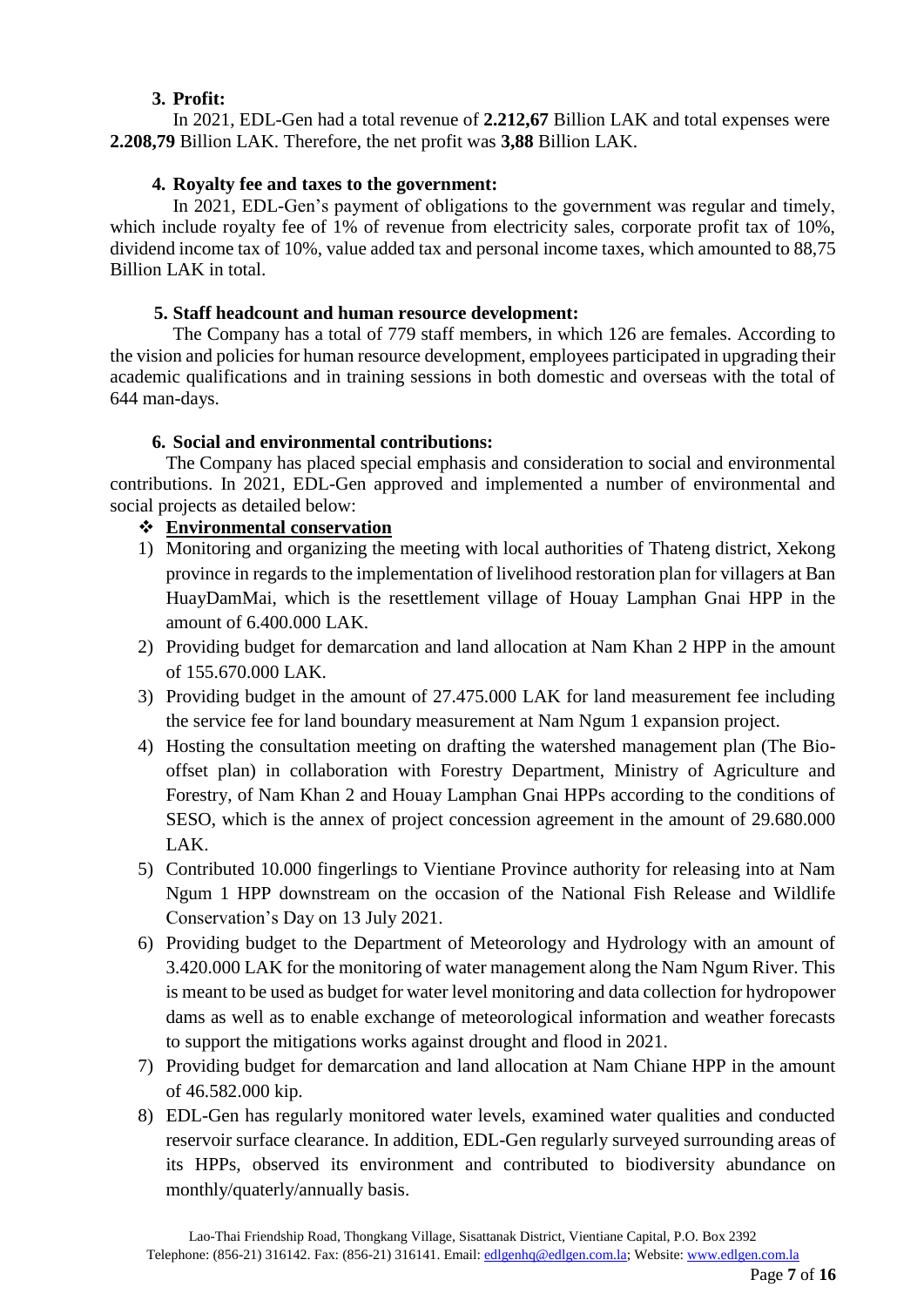## **Social Contribution**

- 1) On 11 January 2021 at Thateng Province, EDL-Gen contributed a budget on registration and issuing family books for resettled communities at Ban HuayDamMai, a resettlement village of Houay Lamphan Gnai HPP, in the amount of 40.025.000 LAK.
- 2) Surveying the village loudspeakers and radio system within the downstream area of Nam Ngum 1 and Nam Song HPPs, and contributed fund on the installation and reparation of the broken items in the amount of 43.200.000 LAK.
- 3) During February 2021, Nam Khan 2-3 organized a skill training on making broomsticks from broom grass, which was participated by villagers from Ban Phouxang, a resettlement village of Nam Khan 2-3 HPPs, in the amount of 11.330.000 LAK.
- 4) Nam Chiane HPP contributed budget to constructing a new office building for Ban XamKorThong, ThaThom district, Xaysomboun province in the amount of 20.000.000 LAK.
- 5) Selabam HPP supported educational materials including young plants for Selabam Primary school, Xanasomboun district, Champasak province in the amount of 5.040.000 LAK.
- 6) Xeset 3 HPP contributed wall paints to a local healthcare centre at Ban PhorKhem, Laongam district, Salavanh province in the amount of 3.500.000 LAK.
- 7) Houay Lamphan Gnai HPP organised a technical training on mushroom growing for the villagers at Ban HuayDamMai in February, and later in March, organised the dissemination meeting on the governing legal documents regarding natural resource management within the HPP's management area, with the total budget of 9.535.000 LAK.
- 8) Providing budget on issuing the family books for resettled villagers at Ban HuayDamMai, a resettlement village of Houy Lamphan Gnai HPP, in the amount of 65.123.320 LAK.
- 9) On 27 August 2021, EDL Gen together with EDL supported a budget of 5.000.000 LAK to flood victims in Xayabouly Province.
- 10)Contributed 335.544.000 LAK for renovating-repairing Sane Vang Yai primary School, Ground water and concrete Bridge at Kieng Tang Lae village and Sa Nim Nok villages in the areas of Xeset 1-2 HPP.
- 11) Builded a new school at Vang Heua village, Long San District, Xaysomboun Province, located in the areas of Nam Leuk HPP, in the amount of 999.098.001 LAK.
- 12)EDL-Gen HPPs prioritise Corporate Social Responsibilities (CSR) works and participation of local communities in all respects, especially in promoting local livelihood and youth education as well as provision and maintenance the infrastructures to the local communities.

## **7. Legal work related to investments:**

- Preparation for signing Concession Agreements with the government for Nam Khan 2 and Houay Lamphanh Gnai Hydro Power Plants (HPPs).
- Preparation for asset transfer of Nam Ngum 1 Extension Project (Unit 7 and 8).
- Continue to prepare fixed asset register for the transfer of 100% invested hydropower assets, namely Nam Chiane, Xeset 3 and Nam Khan 3 HPPs.
- Continue with the transfer of shares in IPPs from EDL, including Nam Ou 2-5-6, Nam Ngiep 2 and Nam Lik 1.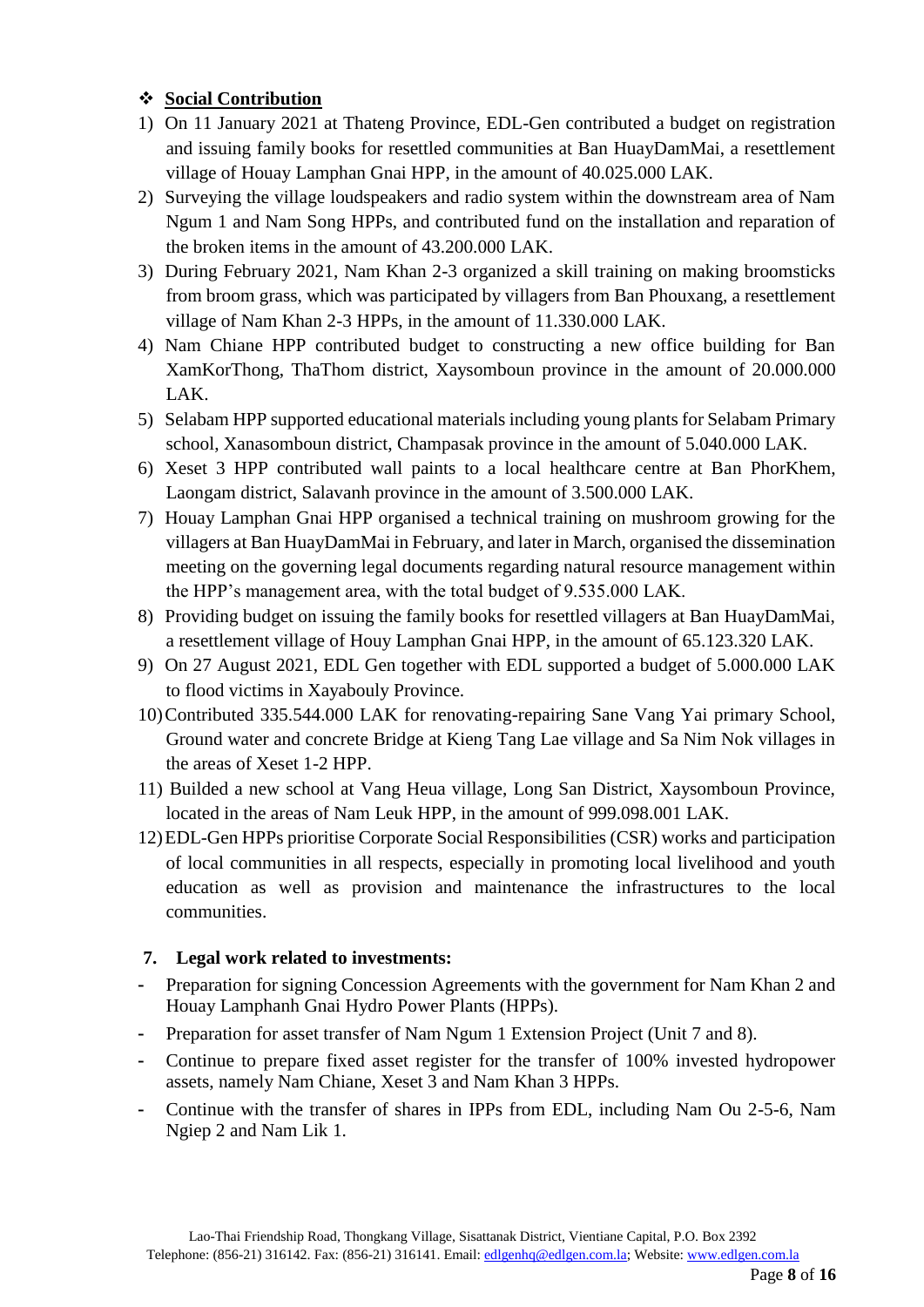## **8. Capital raising:**

EDL-Gen issued THB debentures on two occasions: the first issue was on 08 July 2021 with the amount of THB 2.099.4 million, and the second issue was on 23 September 2021 with the amount of THB 3.527,4 million. In summary, EDL-Gen raised a total of THB 5.626,8 million through issuance of debentures with the weighted average interest rate of 6,19% per annum.

## **III. EDL-Gen's 2022 Business Plan.**

## **1. Power generation**

## **Installed capacity**

- EDL-Gen's 13 wholly-owned hydropower plants with a total installed capacity of **886 MW.**
- EDL-Gen shareholdings in 17 Independent Power Producers (IPPs) with a combined installed capacity of **1.071,52 MW** according to shareholding proportions.
- EDL-Gen's shareholding in EDL-Gen Solar Power Co., Ltd with installed capacity of **19,20 MW** according to shareholding proportion. **Therefore, the total installed capacity is 1.976,72 MW.**

## **Power generation plan:**

- Power generation plan from EDL-Gen's wholly-owned hydropower plants is **3.293,85 GWh.**
- Power generation plan from EDL-Gen's shareholdings in IPPs is **5.064,10 GWh** according to shareholding proportions.
- Power generation plan from EDL-Gen Solar Power Co., Ltd. is **28,84 GWh** according to shareholding proportion.

## **Therefore, the total power generation plan of EDL-Gen in 2022 is 8.386,79 GWh.**

## **2. Electricity Sales**

- The Company plans to sell **3.238,07 GWh** of electricity from wholly owned hydropower plants;
- The electricity sales from EDL-Gen's IPPs are planned at **5.060,46 GWh** according to its shareholding proportions;
- The electricity sales from EDL-Gen Solar Power Co., Ltd. are planned at **28,84 GWh** according to its shareholding proportion. **Therefore, EDL-Gen's total planned electricity sales in 2022 is 8.327,37 GWh**.

## **3. Investments in installed capacity expansion**

In 2022, EDL-Gen will continue to invest in hydropower projects as specified in EDL-Gen prospectus and in other new projects as follows:

## **Direct investments in equity stakes in IPPs**

- 1) Nam Phoun HPP: equity MW according to 51% stake is 23 MW.
- 2) Nam Dik 1: equity MW according to 70% stake is 10,5 MW.

## **4. Taxes and fees to government**

EDL-Gen's obligations to pay taxes and fees to the government include a royalty fee of 1% of electricity sales, a dividend tax of 10%, Value Added Tax (VAT) of 7%, corporate profit tax and personal income taxes.

### **5. Human resources development**

With the objective to enhance professionalism, efficiency and effectiveness of EDL-Gen staff in order to respond to future business operation requirements, the Company focuses on its short-term and long-term plans to systematically upgrade worker skills, especially regarding basic knowledge of regulatory procedures and upgrade of technical qualifications. In 2022, EDL-Gen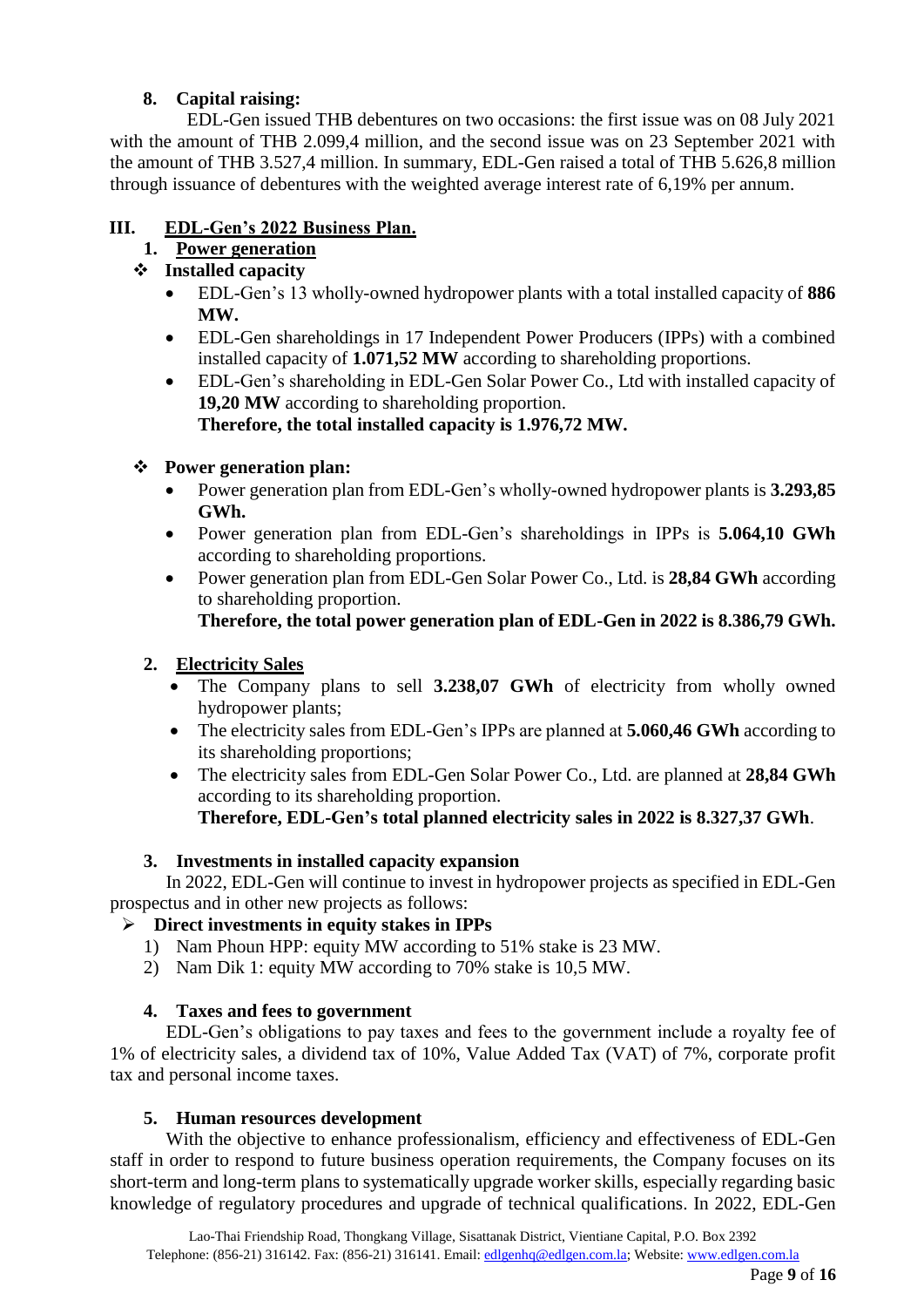will continue its specialist development programme, increase knowledge and capacity of staff, provide trainings in business finance and regulations of the securities market. EDL-Gen's human resource development plan covers management, financial and technical skills, with plans to provide the staff trainings at EDL training centre, as well as other domestic and international training centres and educational institutions.

### **6. Environmental and Social Activities**

To continue enhancing the contributions of power generation business to the development and sustainability of society and the natural environment surrounding the hydropower sites, in 2022 EDL-Gen has an action plan for social and environmental projects, which are divided into two parts: (1) Implementation of projects under contractual obligations of Concession Agreements such as maintenance and protection of catchment areas, the natural environment surrounding the dam sites and water quality management; (2) Contributions to society and development of local communities around the dam sites by implementing projects with participation of the local communities and authorities.

### **IV. Revised vision and mission of the Company.**

To be consistent with current business environment of the Company, the Company proposes a revised vision and mission for EDL-Gen as follows:

#### **Vision:**

- 1. A leading company in Lao PDR in generating stable electric power to fulfil the demand of socio-economic development of Lao PDR and the region in line with the green and sustainable direction.
- 2. A leading company in providing the operation and maintenance services to power producers in Lao PDR and the region.
- 3. A leading company that creates the added values for shareholders.

#### **Mission:**

- 1. To supply electric power from clean and renewable energy sources by taking the environment into account, ensuring the energy security and sustainability for Lao PDR and the region.
- 2. To comprise the clear, transparent and auditable decision-making process.
- 3. To collaborate closely with strategic partners and power distributors to supply electricity for domestic and regional socio-economic development.
- 4. To enhance the effectiveness and improve the company in all aspects in order to become the producer and provider of the operation-maintenance service for power producers in Lao PDR and the region.
- 5. To invest in businesses which emphasise added value creation in both short term and long term with continuous highest returns for shareholders.

The Board of Directors thoroughly considered and agreed to propose to the Meeting to consider and approve the Company's financial statements for the first six-month period of 2021 and no dividend payment from the business performance of the first six-month period of 2021; the Company's business performance report including the Company's financial statements for the year 2021; the Company's 2022 business plan and the revised vision and mission of the Company.

After the Managing Director briefly proposed Agenda 3, the Chairman encouraged questions and suggestions from shareholders in the Meeting and there was none.

The Chairman then proposed to the Meeting to consider and approve the Company's financial statements for the first six-month period of 2021 and no dividend payment from the business performance of the first six-month period of 2021; the Company's business performance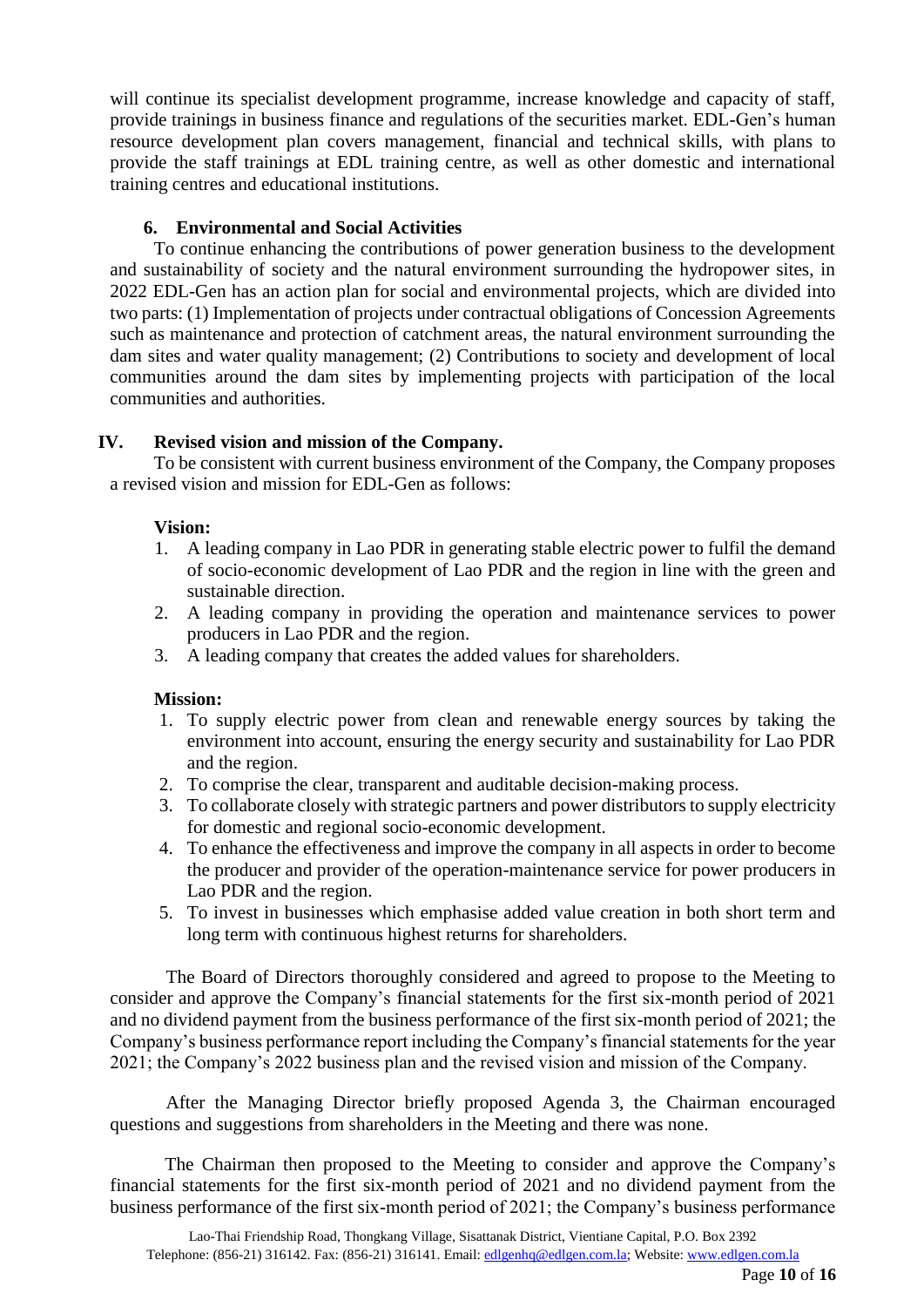report including the Company's financial statements for the year 2021; the Company's 2022 business plan and the revised vision and mission of the Company. Passing a resolution for this agenda requires approval votes of more than half of the total votes attending the meeting.

- **Resolution: The Meeting resolved to approve the Company's financial statements for the first six-month period of 2021 and no dividend payment from the business performance of the first six-month period of 2021; the Company's business performance report including the Company's financial statements for the year 2021; the Company's 2022 business plan and the revised vision and mission of the Company as proposed above with the votes of more than half of total votes of shareholders attending the meeting as follows:**
	- **Approved with 1.533.006.133 votes, equivalent to 99,999902% of the total votes attending the meeting.**
	- **Disapproved with 1.500 votes, equivalent to 0,000098% of the total votes attending the meeting.**
- **Agenda 4**. **To consider and approve the dividend payment from the Company's 2021 business performance, the determination of the closing date of shareholders register book to determine the right to receive dividend, and the dividend payment date.**

The Managing Director proposed to the Meeting that Pursuant to the Company's Articles of Association, the Company has the policy to pay dividend at least 50 percent of the net profit after deducting required legal reserve fund and other reserve fund (if any) each year. The dividend payment will be subject to the economic conditions and future investment plans.

The Company has a net profit of **3,88** Billion LAK from its 2021 business performance. It is proposed to the 2021 AGM to consider and approve the dividend payment from the Company's 2021 business performance to shareholders listed in the shareholders register book on the book closing date on **22 April 2022** that determines the right to receive the dividend at the rate of **50 Lao Kip (LAK)** per share, with the total dividend to be paid of around **83,96** Billion LAK. The dividend payment date is determined to be on **27 May 2022**.

The proposed dividend payment complies with the Company's dividend policy. The Board of Directors thoroughly considered and agreed to propose to the shareholders' meeting to consider and approve the dividend payment from the Company's 2021 business performance, the determination of the closing date of shareholders register book to determine the right to receive the dividend, and the dividend payment date.

After the Managing Director briefly proposed Agenda 4, the Chairman encouraged questions and suggestions from shareholders in the Meeting and there was none.

The Chairman then proposed to the Meeting to consider and approve the dividend payment from the Company's 2021 business performance, the determination of the closing date of shareholders register book to determine the right to receive dividend, and the dividend payment date. Passing a resolution for this agenda requires approval votes of more than half of the total votes attending the meeting.

### **Resolution: The Meeting resolved to approve the dividend payment from the Company's 2021 business performance to the shareholders listed in the shareholder register book on the book closing date on 22 April 2022 that determines the right to**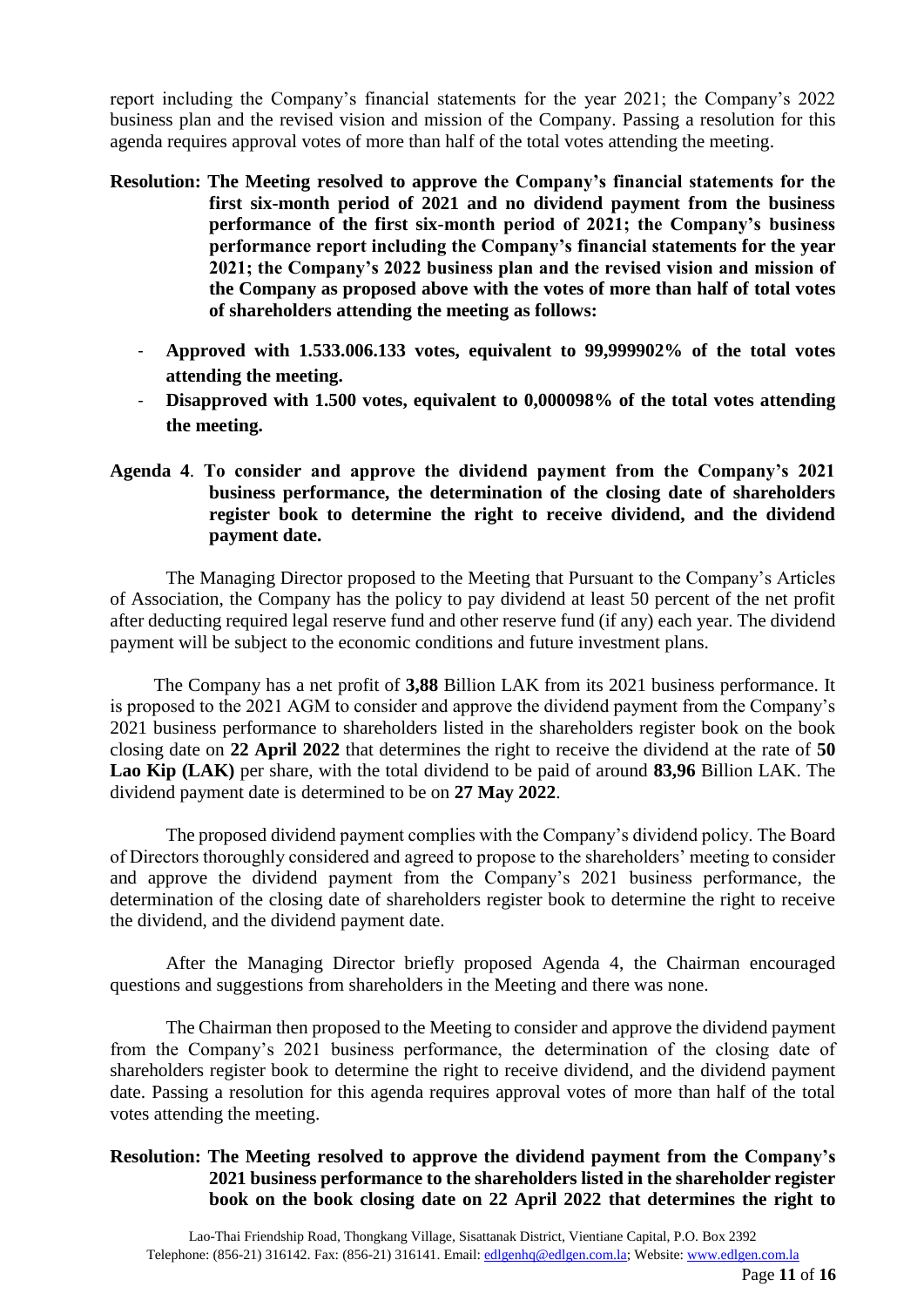**receive the dividend at the rate of 50 Lao Kip (LAK) per share, with total dividend to be paid of 83,96 Billion LAK. The dividend payment date is on 27 May 2022. The meeting resolved this with the votes of more than half of the total votes of shareholders attending the meeting as follows:**

- **Approved with 1.533.007.633 votes, equivalent to 100% of the total votes attending the meeting.**

### **Agenda 5. To consider and approve the appointment of the Company's external auditor and its remuneration for the years 2023 to 2025.**

The Managing Director proposed to the Meeting that pursuant to the Law on Enterprises, Article 149 regarding the rights and responsibilities of Annual General Meeting of Shareholders.

The Company proposes to appoint Ernst and Young Lao Limited to be the external auditor of the Company for the years 2023 to 2025 as a result of its successful bidding. The total fees of the external auditor shall not exceed 685.000.000 LAK for the year 2023, 685.000.000 LAK for the year 2024, and 685.000.000 LAK for the year 2025.

The Board of Directors thoroughly considered and agreed to propose to the shareholders' meeting to consider and approve the appointment of the external auditor and its remuneration for the years 2023 to 2025 as detailed above.

After the Managing Director briefly proposed Agenda 5, the Chairman encouraged questions, comments and suggestions from shareholders in the Meeting and there was none.

The Chairman then proposed to the Meeting to consider and approve the appointment of the external auditor and its remuneration for the years 2023 to 2025. Passing a resolution for this agenda requires approval votes of more than half of the total votes attending the meeting.

### **Resolution: The Meeting resolved to approve to appoint Ernst and Young Lao Limited to be the external auditor of the Company for the years 2023 to 2025 as a result of its successful bidding. The total fees of the external auditor shall not exceed 685.000.000 LAK for the year 2023, 685.000.000 LAK for the year 2024, and 685.000.000 LAK for the year 2025. The meeting resolved this with the votes of more than half of the total votes of shareholders attending the meeting as follows:**

- **Approved with 1.533.007.633 votes, equivalent to 100% of the total votes attending the meeting.**

### **Agenda 6. To consider and approve the increase of index multiplier of the basic salary of the Company's employees for the fiscal year 2022.**

The Managing Director proposed to the meeting that pursuant to changing economic conditions, higher inflation rates and the objectives to maintain livelihoods of employees, organisational development and competitiveness with other joint venture and private companies, and to encourage employee participation in the Company's businesses with their maximum potentials, it is proposed to the shareholders' meeting to consider and approve the increase of index multiplier of the basic salary of the Company's employees by 10,5 percent in the year 2022.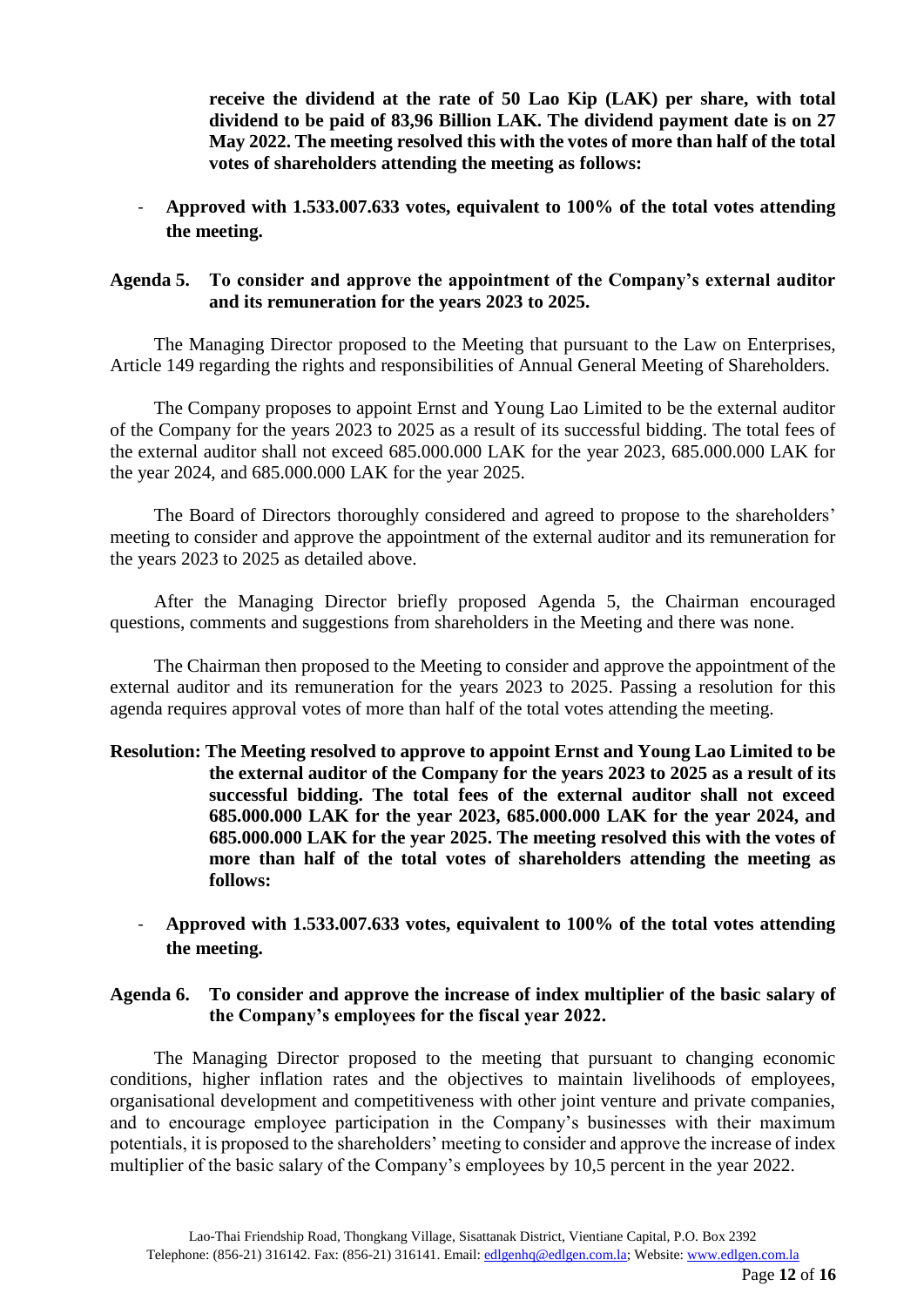The Board of Directors thoroughly considered and agreed to propose to the shareholders' meeting to consider and approve the increase of index multiplier of the basic salary of the Company's employees as above.

After the Managing Director briefly proposed Agenda 6, the Chairman encouraged comments and questions from shareholders in the Meeting and there was none.

The Chairman then proposed to the Meeting to consider and approve the increase of index multiplier of the basic salary of the Company's employees by 10,5 percent beginning from 2022. Passing a resolution for this agenda requires approval votes of more than half of the total votes attending the meeting.

### **Resolution: The Meeting resolved to approve the increase of index multiplier of the basic salary of the Company's employees by 10,5 percent effective from July 2022 onwards. The meeting resolved this with the votes of more than half of the total votes of shareholders attending the meeting as follows:**

- **Approved with 1.532.987.933 votes, equivalent to 99,998715% of the total votes attending the meeting.**
- **Disapproved with 19.700 votes, equivalent to 0,001285% of the total votes attending the meeting.**

### **Agenda 7. To consider and adopt the amendments to the Company's Articles of Association in Article 9: Directors and Article 12: Board of Directors.**

The Managing Director proposed to the Meeting that due to changes to the Company's Board of Directors and to ensure the Company's operation and governance are in accordance with related laws and regulations, it is proposed to the meeting to consider and adopt the amendments to the Company's Articles of Association under Article 9: Directors and Article 12: Board of Directors as per details below:

**1) Amendments to Article 9: Directors: by changing names and details of new directors in replacement of former directors as follows:**

### **A. Directors who are shareholders:**

- 1. Name and Surname: Dr. Bounleua SINXAYVORAVONG
	- Nationality: Lao;
	- Current Address: House No. 187, Unit 12, Phonsavanh Tai Village, Sisattanak District, Vientiane Capital.
- 2. Name and Surname: Ms. Manivone PHONH AMATH
	- Nationality: Lao;
	- Current Address: House No. 143, Unit 28, Saphanthong Neua Village, Sisattanak District, Vientiane Capital.
- 3. Name and Surname: Mr. Chollawit WINITCHAI
	- Nationality: Thai;<br>- Current Address:
	- Current Address: House No. 20, Unit 902, Nongduang Neua Village, Sikhottabong District, Vientiane Capital.

# **B. Third party directors (if any):**

## **The First Director**

- 4. Name and Surname: Mr. Somphith KEOVICHITH
	- Nationality: Lao;
	- Current Address: House No. 161, Unit 12, Phonsavath Tai Village, Sikhottabong District, Vientiane Capital.

### **The Second Director (Independent Director)**

Lao-Thai Friendship Road, Thongkang Village, Sisattanak District, Vientiane Capital, P.O. Box 2392 Telephone: (856-21) 316142. Fax: (856-21) 316141. Email: [edlgenhq@edlgen.com.la;](mailto:edlgenhq@edlgen.com.la) Website: [www.edlgen.com.la](http://www.edlgen.com.la/)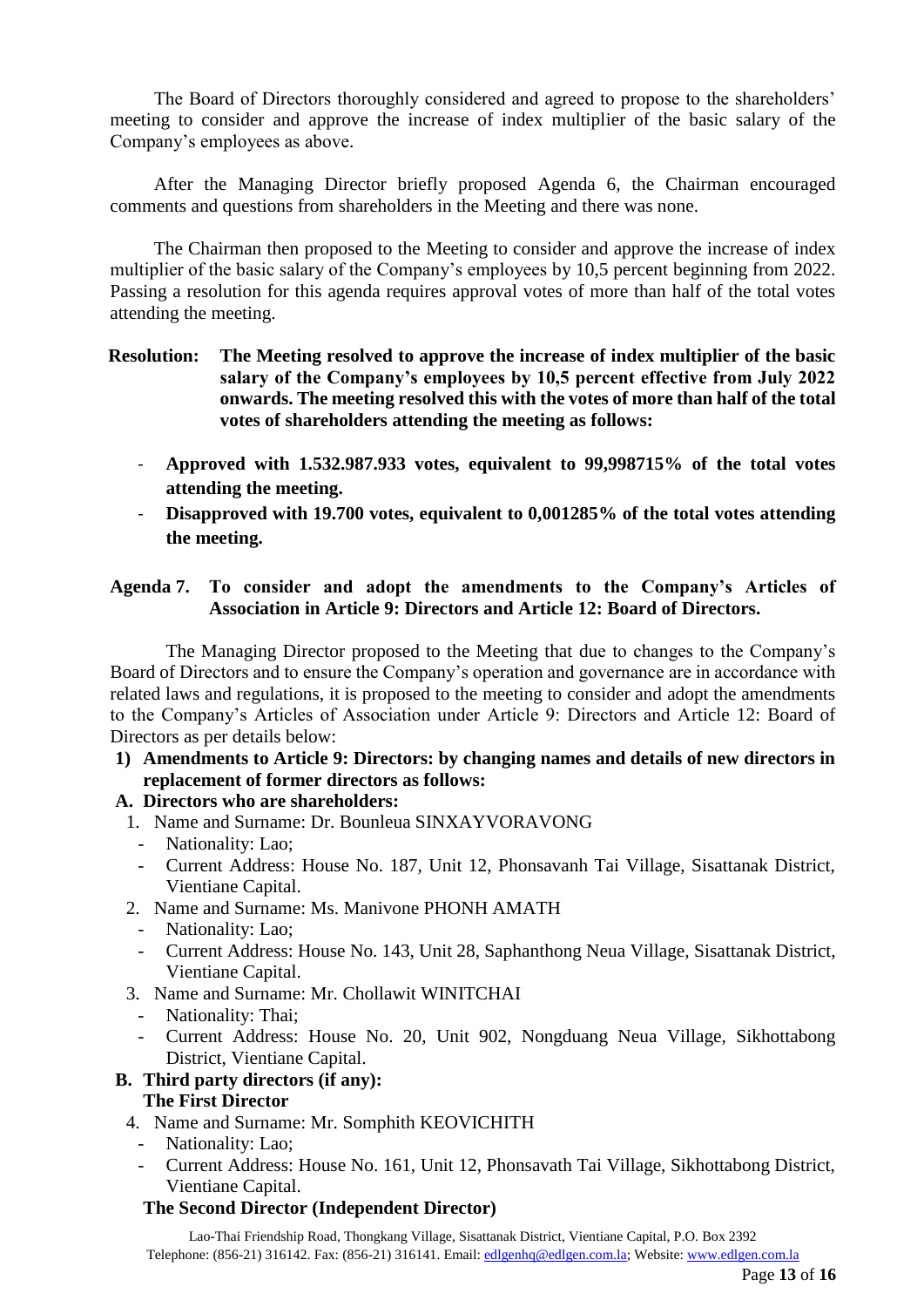- 5. Name and Surname: Mr. Khammoune VIPHONGXAY
- Nationality: Lao;
- Current Address: House No. 390, Unit 38, Phonsavang Village, Chanthabouly District, Vientiane Capital.
- **The Third Director (Independent Director)**
- 6. Name and Surname: Mr. Khamkeo VISISOMBATH
	- Nationality: Lao;
	- Current Address: House No. 015, Unit 02, Phonxay Village, Xaysettha District, Vientiane Capital.
	- **The Fourth Director (Independent Director)**
- 7. Name and Surname: Dr. Phanpakit ONPHANDALA
	- Nationality: Lao;
	- Current Address: House No. 593, Unit 43, Houayhong Village, Chanthabouly District, Vientiane Capital.
- **2) Amendments to Article 12: Board of Directors:** details of new Board of Directors below:
	- 1. Name and Surname of Chairman: Dr. Bounleua SINXAYVORAVONG.
	- 2. Name and Surname of Vice Chairman: Mr. Chanthaboun SOUK ALOUN.

And authorized Managing Director and/or any person entrusted by such person to be the authorized person to amend the Company's Articles of Association as per details above, including the authority to amend the Articles of Association according to recommendations and/or orders of the Enterprise Registration officers and/or the officers of the Lao Securities Commission Office and the Lao Securities Exchange.

The Board of Directors thoroughly considered and agreed to propose to the shareholders' meeting to adopt the amendments to Article 9: Directors and Article 12: Board of Directors of the Company's Articles of Association and the authorization as proposed above.

After the Managing Director briefly proposed Agenda 7, the Chairman encouraged questions and suggestions from shareholders in the Meeting and there was none.

The Chairman then proposed to the Meeting to consider and approve the amendments to the Articles of Association of the Company in Article 9: Directors and Article 12: Board of Directors. Passing a resolution for this agenda requires approval votes of at least two-thirds (2/3) of shareholders attending the Meeting; and at least 80 percent of total paid-up shares.

## **Resolution: The Meeting resolved to approve the amendments to the Articles of Association of the Company in Article 9: Directors; and Article 12: Board of Directors as per following details:**

- **1) Amendments to Article 9: Directors: by changing names and details of new directors in replacement of former directors as follows:**
	- **1. Name and Surname: Dr. Bounleua SINXAYVORAVONG**
	- **Nationality: Lao;**
	- **Current Address: House No. 187, Unit 12, Phonsavanh Tai Village, Sisattanak District, Vientiane Capital.**
	- **2. Name and Surname: Ms. Manivone PHONH AMATH**
		- **Nationality: Lao;**
		- **Current Address: House No. 143, Unit 28, Saphanthong Neua Village, Sisattanak District, Vientiane Capital.**
	- **3. Name and Surname: Mr. Chollawit WINITCHAI**
	- **Nationality: Thai;**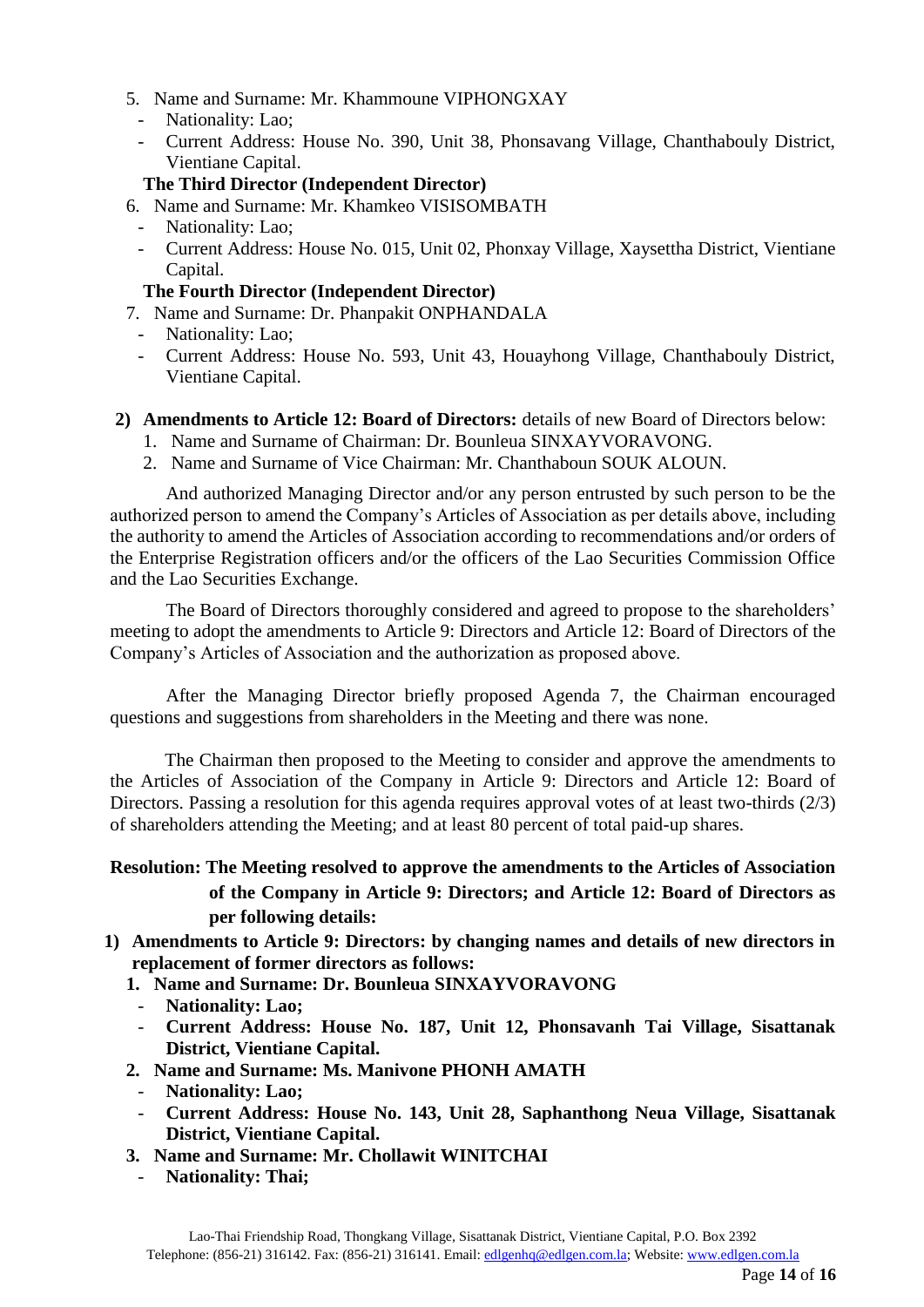- **Current Address: House No. 20, Unit 902, Nongduang Neua Village, Sikhottabong District, Vientiane Capital.**
- **4. Name and Surname: Mr. Somphith KEOVICHITH**
	- **Nationality: Lao;**
	- **Current Address: House No. 161, Unit 12, Phonsavath Tai Village, Sikhottabong District, Vientiane Capital.**
- **5. Name and Surname: Mr. Khammoune VIPHONGXAY**
	- **Nationality: Lao;**
	- **Current Address: House No. 390, Unit 38, Phonsavang Village, Chanthabouly District, Vientiane Capital.**
- **6. Name and Surname: Mr. Khamkeo VISISOMBATH**
	- **Nationality: Lao;**
	- **Current Address: House No. 015, Unit 02, Phonxay Village, Xaysettha District, Vientiane Capital.**
- **7. Name and Surname: Dr. Phanpakit ONPHANDALA**
	- **Nationality: Lao;**
	- **Current Address: House No. 593, Unit 43, Houayhong Village, Chanthabouly District, Vientiane Capital.**
- **2) Amendments to Article 12: Board of Directors: details of new Board of Directors below: 1. Name and Surname of Chairman: Dr. Bounleua SINXAYVORAVONG.**
	- **2. Name and Surname of Vice Chairman: Mr. Chanthaboun SOUK ALOUN.**

**And authorized Managing Director and/or any person entrusted by such person to be the authorized person to amend the Articles of Association of the Company as per the amendment details above, including the authority to amend the Articles of Association according to recommendations and/or orders of the Enterprise Registration officers and/or the officers of the Lao Securities Commission Office, and the Lao Securities Exchange.**

**The meeting resolved this with the votes of more than two-thirds (2/3) of the shareholders attending the meeting; and more than 80 percent of the total paid-up shares as follows:**

- **A. Number of shareholders attending the meeting:**
- **Approved by 75 shareholders, equivalent to 100% of shareholders attending the meeting.**
	- **B. Number of votes of shareholders attending the meeting:**
- **Approved with 1.533.007.633 votes, equivalent to 91,288290% of the total paid-up shares of the Company.**

After the Meeting considered and resolved all agendas, the Chairman encouraged questions and suggestions from the Meeting and there was no further questions.

At the end of the Meeting, the Chairman informed the Meeting that there were 50 shareholders attending the Meeting in person and 25 shareholders attending the Meeting by proxy, totalling 75 shareholders that together hold the total of 1.533.007.633 shares, representing 91,29 percent of the total paid-up shares of the Company.